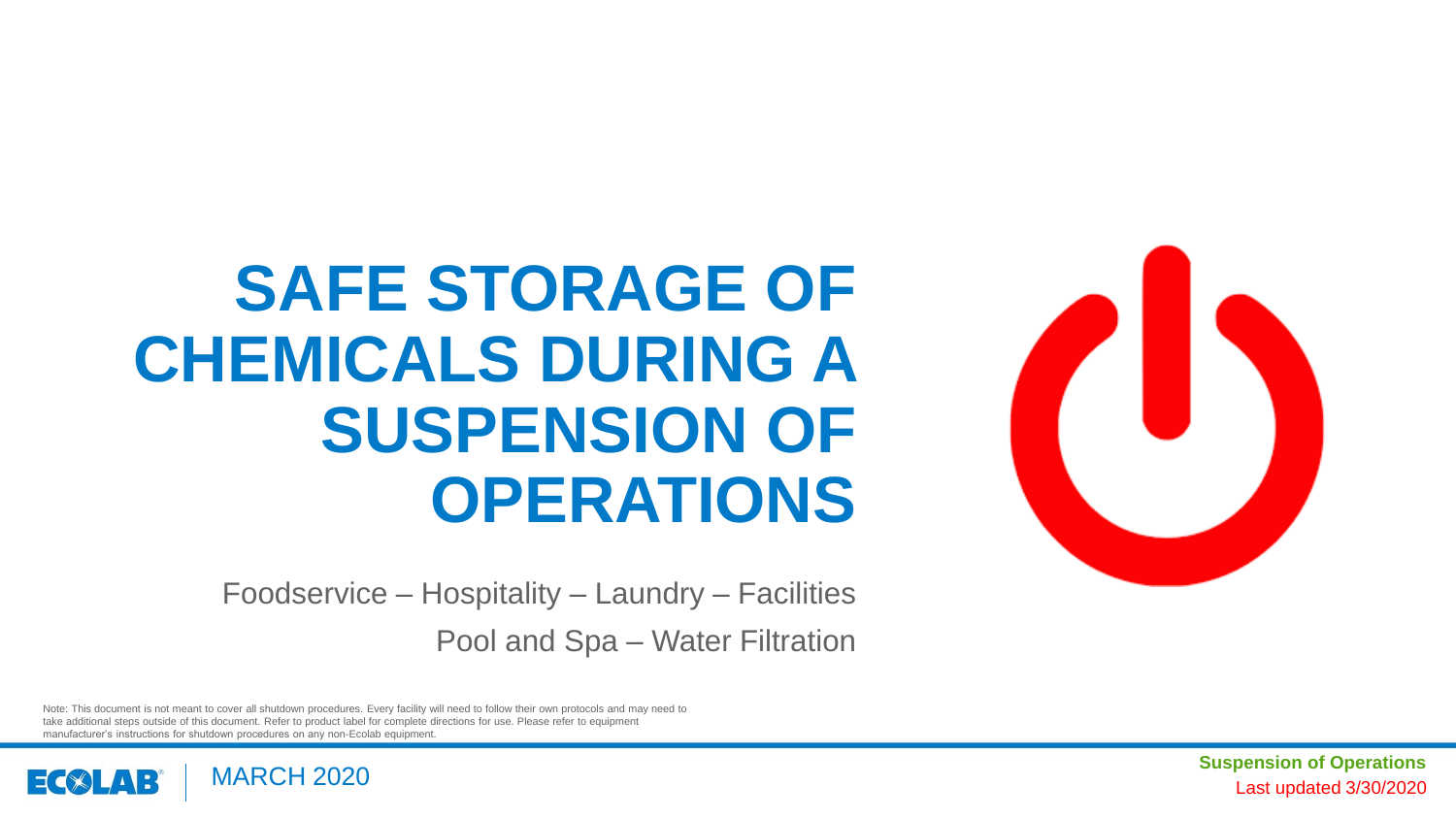### **SHUTDOWN PROCEDURES DUE TO COVID-19**

- In these unprecedented times, many businesses are temporarily shutting down operations to comply with government regulation or due to operational disruption.
- This guide is intended to help you safely clean and disinfect your property and safely store chemicals.
- For additional information on cleaning and disinfection, refer to Ecolab's "Customer Cleaning and Disinfection Guidance."
- This document is not meant to cover all shutdown procedures. Every facility will need to follow their own protocols and may need to take additional steps outside of this document.
- Refer to product label for complete directions for use.
- Refer to equipment manufacturer's instructions for shutdown procedures on any non-Ecolab equipment.
- Reopening will be discussed in a separate document.

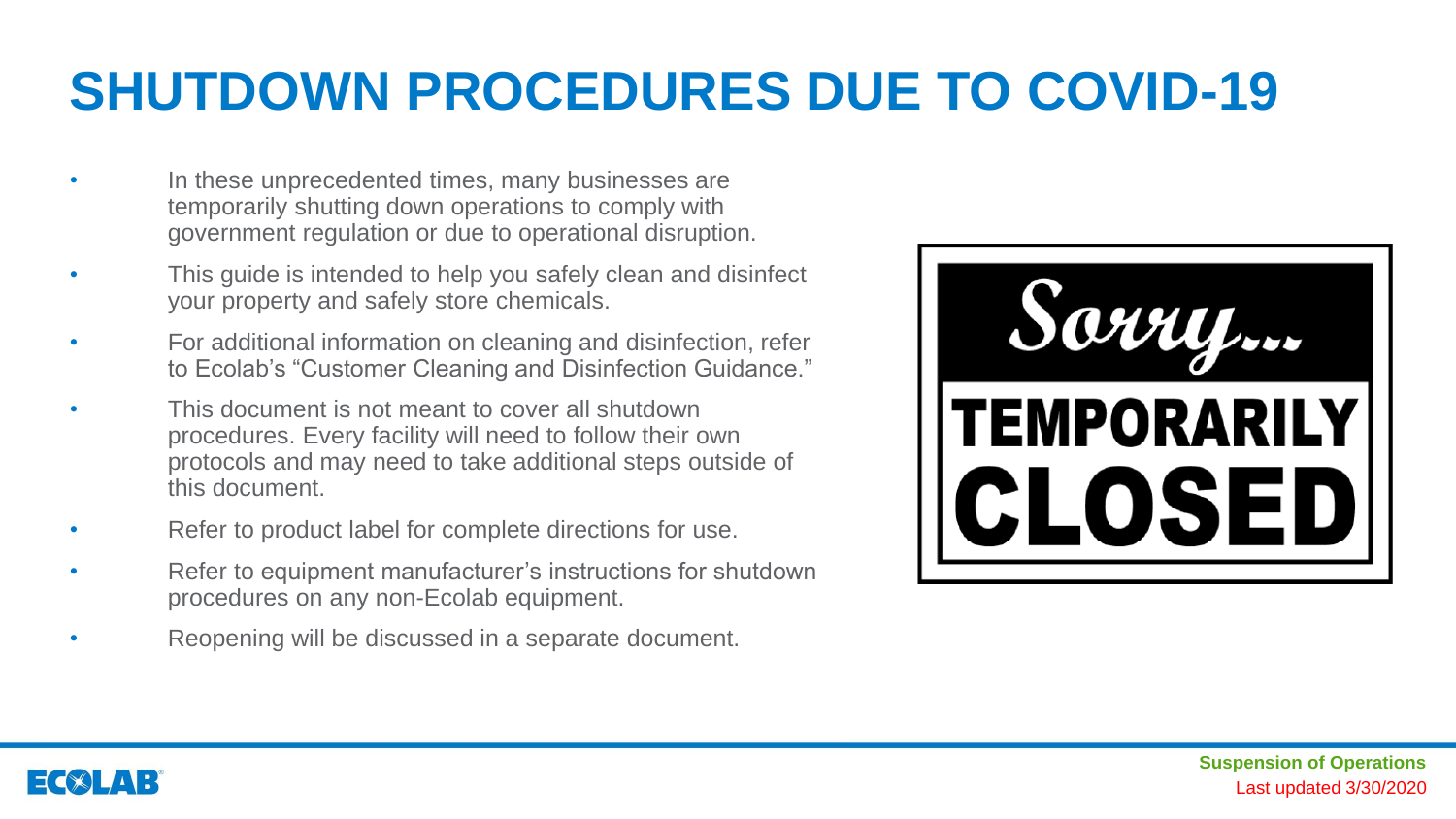### **Foodservice – Shutdown Procedures**

#### **SHUTDOWN PROCEDURES**

- 1. Follow **STANDARD PROCEDURES** to ensure entire facility is cleaned, sanitized and **disinfected** properly.
- 2. Empty any chemicals from spray bottles in accordance with product label and triple-rinse with fresh water. Leave spray bottles open to air dry.
- 3. Ensure that all dispensing equipment is secure and functioning properly.
- 4. Drain the dishmachine wash tank and power off the machine.
- 5. Break down the dishmachine and clean/sanitize any removable parts in the 3-compartment sink. Leave parts to air dry.
- 6. Drain 3-compartment sinks and any other sinks (i.e, produce wash sink, bar sinks).
- 7. For locations with **Water Filtration** [refer to the Water Filtration](#page-7-0) Procedures.
- 8. Return unused chemicals that are not connected to dispensers to the chemical storage area (preferably a cool, dry, locked space). **Store only like chemicals together.**

Note: This document is not meant to cover all shutdown procedures. Every facility will need to follow their own protocols and may need to take additional steps outside of this document. Refer to product label for complete directions for use. Please refer to equipment manufacturer's instructions for shutdown procedures on any non-Ecolab equipment.



- Provide Personal Protective Equipment (e.g., gloves, goggles/eye protection, masks) as directed by local and federal public health authorities for employees and infected individuals.
- Follow all guidance as directed by public health authorities.
- Check product labels and SDS for proper storage and safety information.

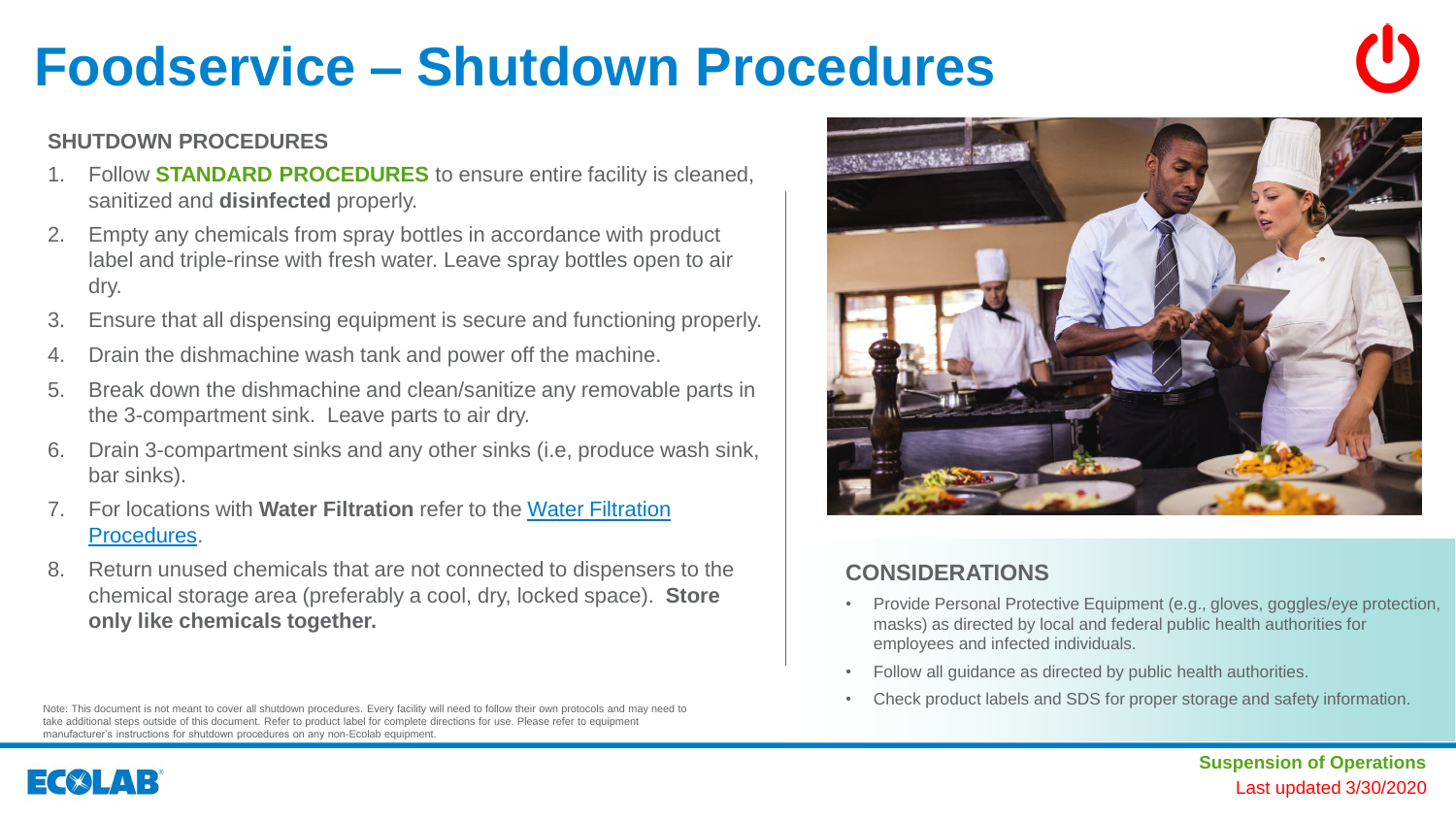### **Hospitality – Shutdown Procedures**

#### **SHUTDOWN PROCEDURES**

- 1. Follow **STANDARD PROCEDURES** to ensure entire facility (including all guest rooms) is cleaned and **disinfected** properly.
- Remove all linen from the room to be laundered. See Laundry [Shutdown Procedures for additional information.](#page-4-0)
- 3. Place housekeeping carts into storage and remove all items on the cart. Empty any chemicals from spray bottles in accordance with the product label and triple-rinse with fresh water. Leave spray bottles open to air dry.
- 4. Return any ready-to-use spray bottles to storage.
- 5. Return unused chemicals that are not connected to dispensers to the chemical storage area (preferably a cool, dry, locked space). **Store only like chemicals together.**
- 6. For locations with Pool and Spa refer to the [Pool and Spa Procedures.](#page-6-0)

Note: This document is not meant to cover all shutdown procedures. Every facility will need to follow their own protocols and may need to take additional steps outside of this document. Refer to product label for complete directions for use. Please refer to equipment

#### **CONSIDERATIONS**

- Provide Personal Protective Equipment (e.g., gloves, goggles/eye protection, masks) as directed by local and federal public health authorities for employees and infected individuals.
- Follow all guidance as directed by public health authorities.
- Check product labels and SDS for proper storage and safety information.



### manufacturer's instructions for shutdown procedures on any non-Ecolab equipment.

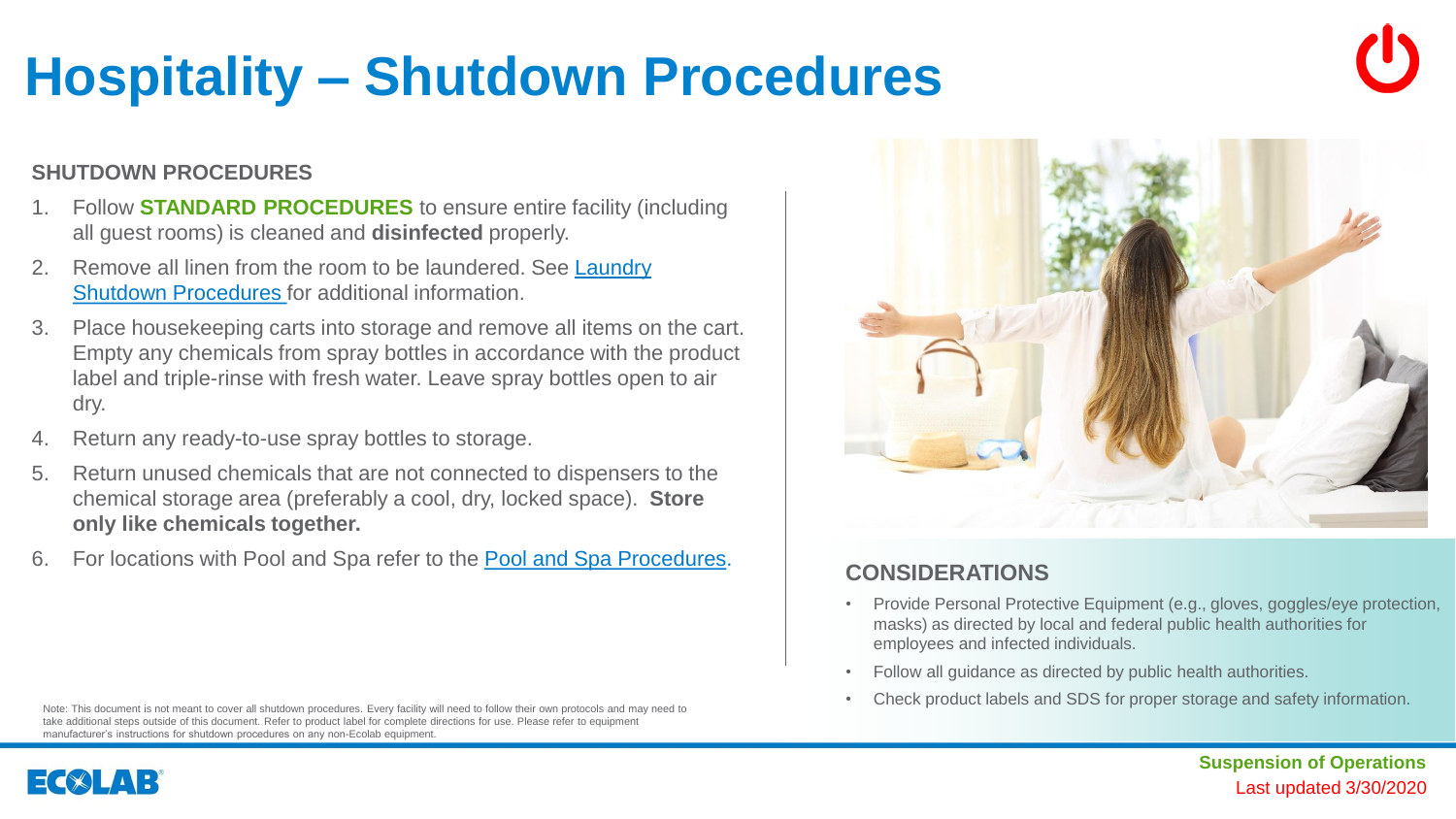### <span id="page-4-0"></span>**Laundry – Shutdown Procedures**

### **SHUTDOWN PROCEDURES**

- **1. Process all dirty linen prior to shutdown.**
- 2. Empty all washers and dryers and leave doors open.
- 3. Clean out dryer lint traps. If HVAC systems or ventilation in the laundry rooms is shut off, then turn off the pilot light on the dryers.
- 4. Shut off water to the washers (hot and cold) if accessible and safe to do so.
- 5. Shut off power to the dispensers if accessible and safe to do so.
- 6. Turn down/off any water heaters.

 $\exists$   $\langle$   $\rangle$   $\downarrow$   $\land$   $\Box$ 

- Leave all laundry chemicals that are connected to dispensing equipment in place and ensure a proper connection. Do not stack these chemicals or manipulate the dispensers in any way.
- 8. Return unused chemicals that are not connected to dispensers to the chemical storage area (preferably a cool, dry, locked space). **Store only like chemicals together. CONSIDERATIONS**

Note: This document is not meant to cover all shutdown procedures. Every facility will need to follow their own protocols and may need to take additional steps outside of this document. Refer to product label for complete directions for use. Please refer to equipment manufacturer's instructions for shutdown procedures on any non-Ecolab equipment.



- Provide Personal Protective Equipment (e.g., gloves, goggles/eye protection, masks) as directed by local and federal public health authorities for employees and infected individuals.
- Follow all guidance as directed by public health authorities.
- Check product labels and SDS for proper storage and safety information.

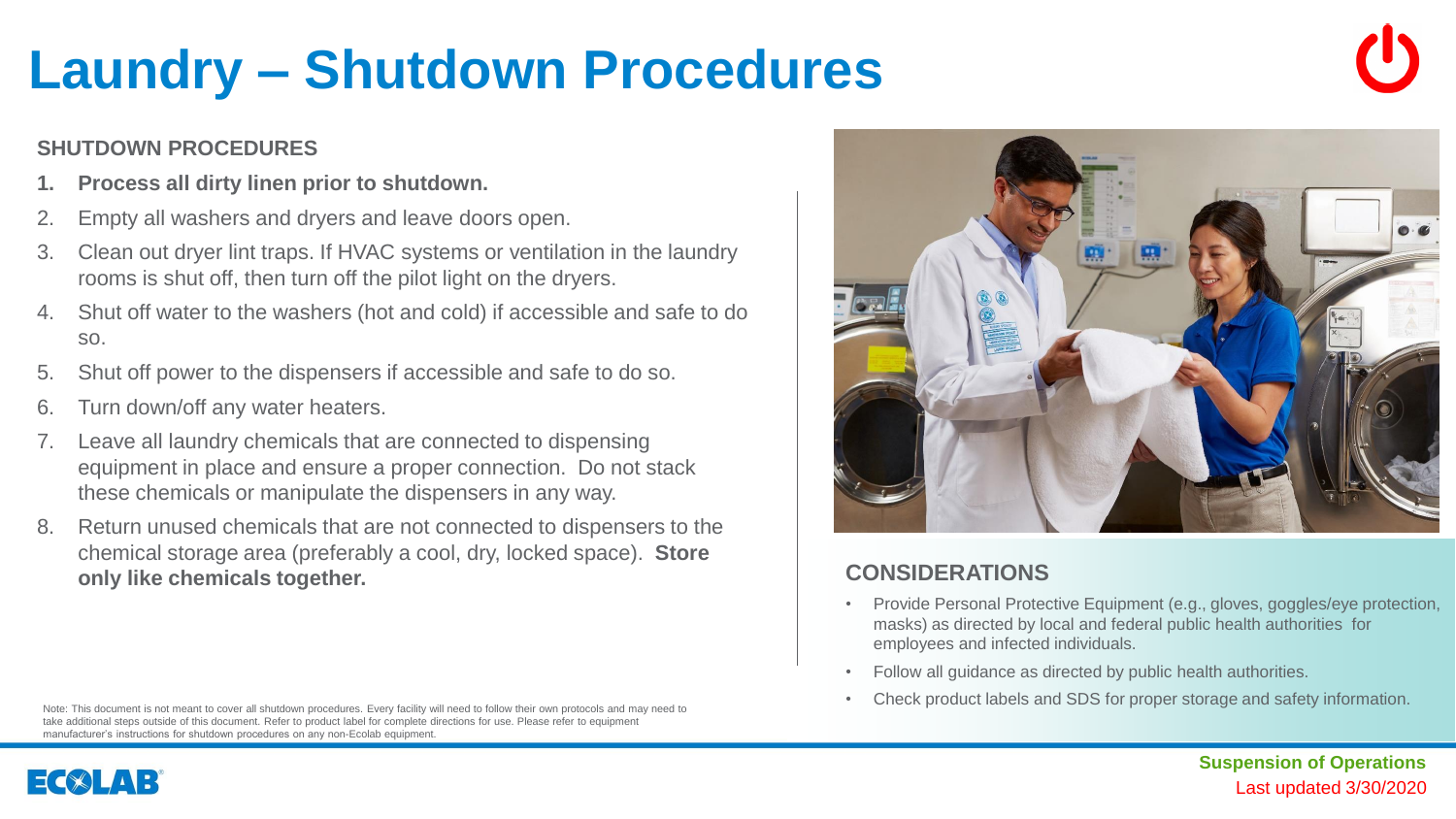### Last updated 3/30/2020 **Suspension of Operations**

## **Public Spaces – Shutdown Procedures**

### **SHUTDOWN PROCEDURES**

- 1. Follow **STANDARD PROCEDURES** to ensure entire facility is cleaned, sanitized and **disinfected** properly.
- 2. Empty any chemicals from spray bottles in accordance with the product label and triple-rinse with fresh water. Leave spray bottles open to air dry.
- 3. Ensure that all dispensing equipment is secure and functioning properly.
- 4. Return unused chemicals that are not connected to dispensers to the chemical storage area (preferably a cool, dry, locked space). **Store only like chemicals together.**
- 5. For locations with Pool and Spa refer to the [Pool and Spa Procedures](#page-6-0).
- 6. [For locations with Water Filtration refer to the Water Filtration](#page-7-0)  Procedures.

Note: This document is not meant to cover all shutdown procedures. Every facility will need to follow their own protocols and may need to take additional steps outside of this document. Refer to product label for complete directions for use. Please refer to equipment manufacturer's instructions for shutdown procedures on any non-Ecolab equipment.





- Provide Personal Protective Equipment (e.g., gloves, goggles/eye protection, masks) as directed by local and federal public health authorities for employees and infected individuals.
- Follow all guidance as directed by public health authorities.
- Check product labels and SDS for proper storage and safety information.

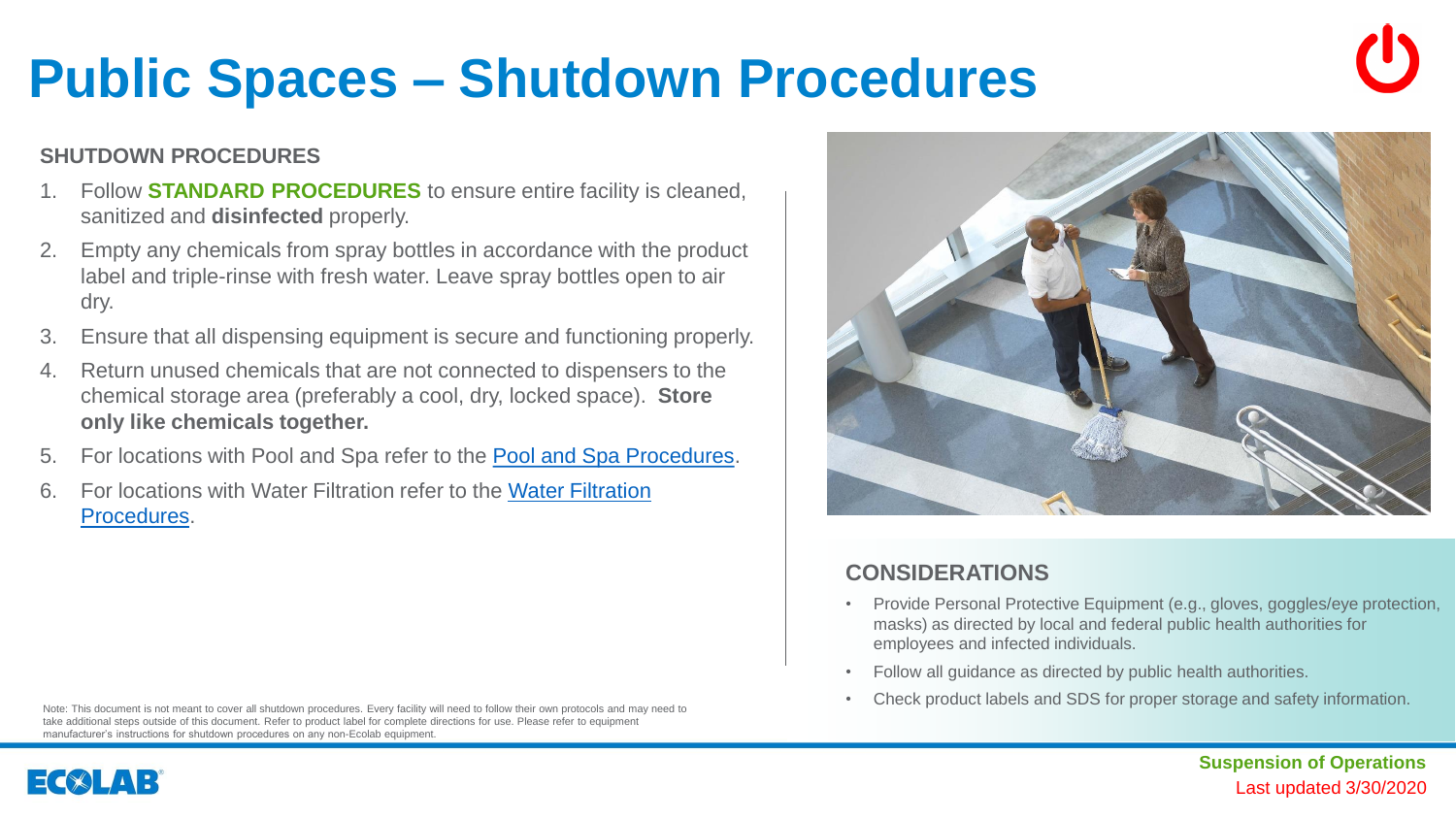## <span id="page-6-0"></span>**Pool and Spa – Shutdown Procedures**

#### **SHUTDOWN PROCEDURES**

- 1. Do NOT drain pools in most cases it is safer and more cost effective to continue treating the water during a shut down period.
- 2. Maintain pump performance and keep water circulating to prevent stagnation.
- 3. Heater and chlorine set points may be lowered if desired (2 ppm).
- 4. Follow proper operation, maintenance, and **disinfection** guidelines (e.g., with chlorine and bromine) – this helps prevent additional expenditures upon reopening.

#### **SPAS / HOT TUBS:**

- 1. Small bodies of water can typically be drained in a safe manner ensure the entire system, filters and lines are clear of water to prevent mold and biofilm build-up.
- 2. If spas/hot tubs are not going to be drained, follow the pool closure treatment guidelines.
- 3. Return unused chemicals that are not connected to dispensers to the chemical storage area (preferably a cool, dry, locked space). **Store only like chemicals together.**

Note: This document is not meant to cover all shutdown procedures. Every facility will need to follow their own protocols and may need to take additional steps outside of this document. Refer to product label for complete directions for use. Please refer to equipment manufacturer's instructions for shutdown procedures on any non-Ecolab equipment.



- Provide Personal Protective Equipment (e.g., gloves, goggles/eye protection, masks) as directed by local and federal public health authorities for employees and infected individuals.
- Follow all guidance as directed by public health authorities.
- Check product labels and SDS for proper storage and safety information.